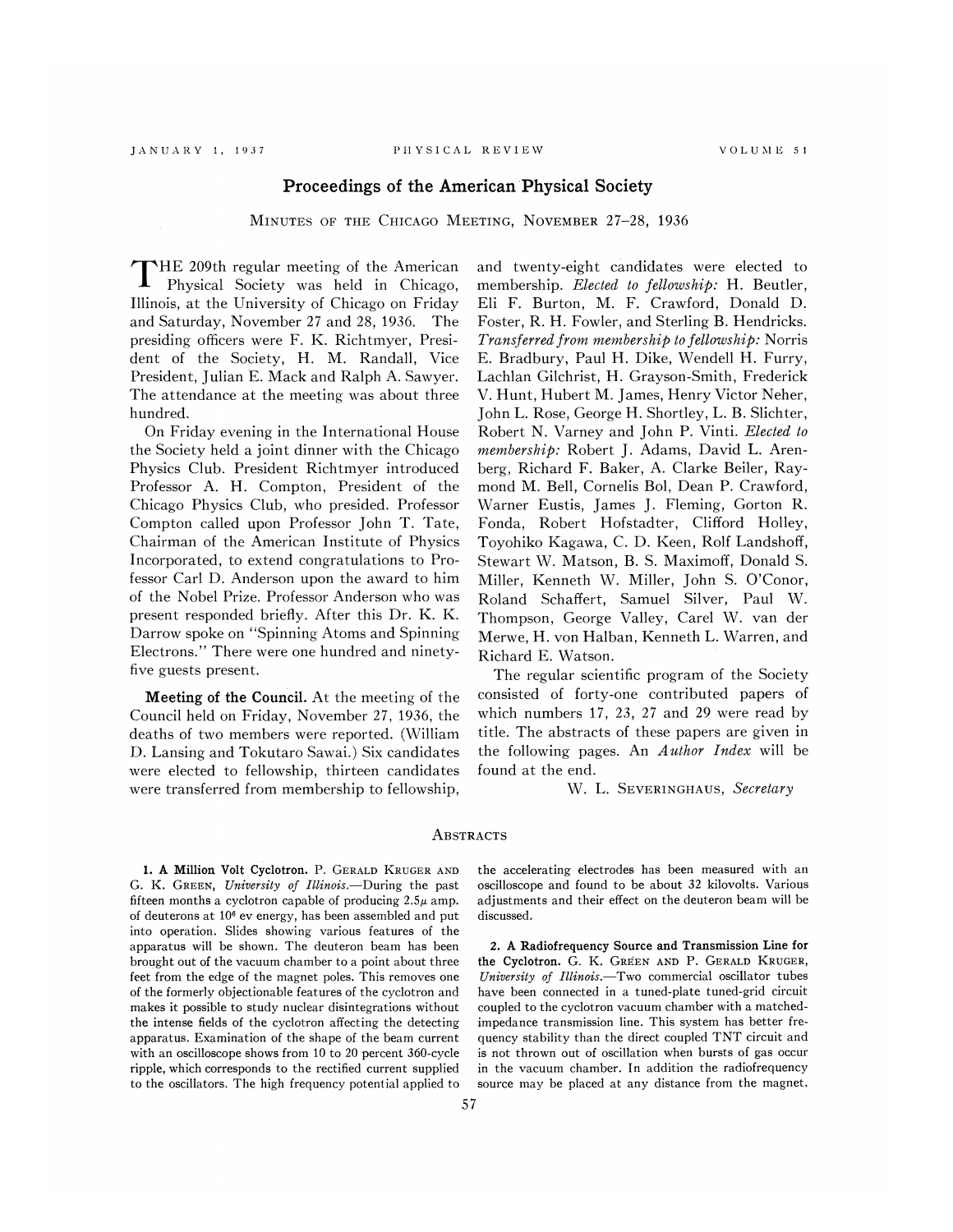The radiofrequency energy delivered to the electrode resonant circuit is over 60 percent of the direct current energy input. The transmission line, condensers, and other parts of the circuit have been constructed in this laboratory and will be described. Accelerating electrode insulators which will withstand the intense high frequency fields and mechanical strain have been developed. A pair of these insulators has been in operation since March 1936, with no trouble from overheating or glass puncture.

3. An Electrostatic Generator for the Production of Positrons. G. B. COLLINS, R. SCHAGER AND A. L. VITTER, University of Notre Dame.—An electrostatic generator of the type described by Tuve, Hafstad and Dahl has been erected in a room  $40\times40\times40$  ft. The sphere is 12 feet in diameter and was constructed at a comparatively small cost by nailing copper sheets on a spherical wooden form. The slightly irregular surface which resulted apparently does not greatly increase the corona loss since a potential of about 2 Mev is obtained with a charging current of only 10<sup>-4</sup> amp. An accelerating tube 9 inches in diameter and 24 feet long has been set up for the purpose of accelerating electrons. A system of protective rings has been devised which has a small corona loss and protects the glass tube against puncture. The apparatus is to be used for the production of positrons.

4. Construction of a Voltage Multiplying Circuit to Yield 700 kv. SAMUEL K. ALLISON, GRAHAM T. HATCH AND LESTER S. SKAGGS, University of Chicago. - A voltage multiplying circuit of the type first used by Cockcroft and Walton in nuclear disintegration experiments has been constructed with the hope of reaching positive or negative potentials of 600—800 kv. The design of the vacuum tube rectifiers has some novel features. The filament assemblies are pushed into place or pulled out through conduit tubes which are closed at their outer ends with vacuum tight removable plates. This makes possible rapid replacement of burnt out filaments. The sign of the high voltage produced can be changed by reinsertion of the filament assemblies into the set of conduit tubes which have previously acted as electron collectors. The problem of insulating the sources of heating current for the filaments has been solved by heating each filament from the output of a small direct current generator. These generators are mounted on a vertical insulating drive shaft; their output is stabilized by small storage batteries acting as floats. Preliminary trials with 60-cycle current have produced 600 kv (tested with a gap between 75 cm spheres) and reveal no serious obstacle to operation at voltages 100 to 150 kv higher. It is intended ultimately to operate the circuit with the laboratory supply of 540-cycle current.

5. The Development and Performance of an Electrostatic Generator Operating under High Air Pressure. R. G. HERB, D. B. PARKINSON AND D. W. KERST, University of Wisconsin.  $-A$  belt type electrostatic generator has been developed which operates in a steel tank,  $5\frac{1}{2}$  feet in diameter and 20 feet long, under an air pressure of 100 lbs./in.<sup>2</sup>. The generator is provided with a high potential

electrode system of a new design which serves both to give a high breakdown potential and to furnish a satisfactory potential distribution along the charging belts and the accelerating tube. The maximum potential of the generator is about 2500 kv and the highest steady potential at which reliable data have been obtained is 2160 kv. An evacuated tube for acceleration of ions has been developed which withstands the highest generator potential. The apparatus has been successfully used in experiments on atomic disintegration.

6. High Potential Apparatus for Nuclear Studies. H. R. CRANE, University of Michigan. —<sup>A</sup> 1,000,000-volt transformer and vacuum tube apparatus for nuclear disintegration work has recently been completed at the University of Michigan. The transformer consists of five 200,000-volt sections, in a cascade circuit. The tube is made of five heavy Pyrex glass sections 24 inches long and 16 inches in diameter, with hollow steel electrodes 6 inches in diameter. Each accelerating gap in the tube is connected across one of the sections of the transformer to insure uniform potential distribution. A focused ion beam of 250 microamperes is obtained at the target. Cloud chambers are operated in synchronism with this apparatus by means of a common contact system, in such a way that both the ion source and the transformers are energized for 'only about  $\frac{1}{2}$  second, during which the chamber expansio takes place. Details of the construction and operation of this apparatus will be given at the meeting.

7. Focusing Criteria for Electrons in Superimposed Electric and Magnetic Fields. A. E. SHAw, University of Chicago.—The precision of most defiection measurements of  $e/m$  for electrons is limited by the uncertainties due to contact potential difference in the accelerating field. In the present paper, experiments are described which have as their purpose the investigation of supplementary criteria which eliminate these uncertainties from the method of superimposed electric and magnetic fields. The equation for  $e/m$  employed in this work is

$$
e/m = 4E/(H^2\varphi^2),
$$

where  $E$  represents the electric field intensity;  $H$ , the magnetic field intensity; and  $\rho$ , the radius of curvature of the path. Although the velocity does not appear explicitly in this equation, provision must be made by focusing to adjust the velocity for any given ratio of intensities of electric and magnetic fields. This adjustment can be carried out by a series of observations to give the appropriate values of  $E$  and  $H$  to an accuracy of 1:10,000. A provisional value of  $e/m$  agrees approximately with the average of five recent results based on four different methods. A final value will be given as soon as a redetermination can be made of the geometrical constants of the apparatus.

8. An Improved Method for the Measurements of High Energy Gamma-Rays. E.R. GAERTTNER AND H. R. CRANE, University of Michigan.—Measurements of the quantum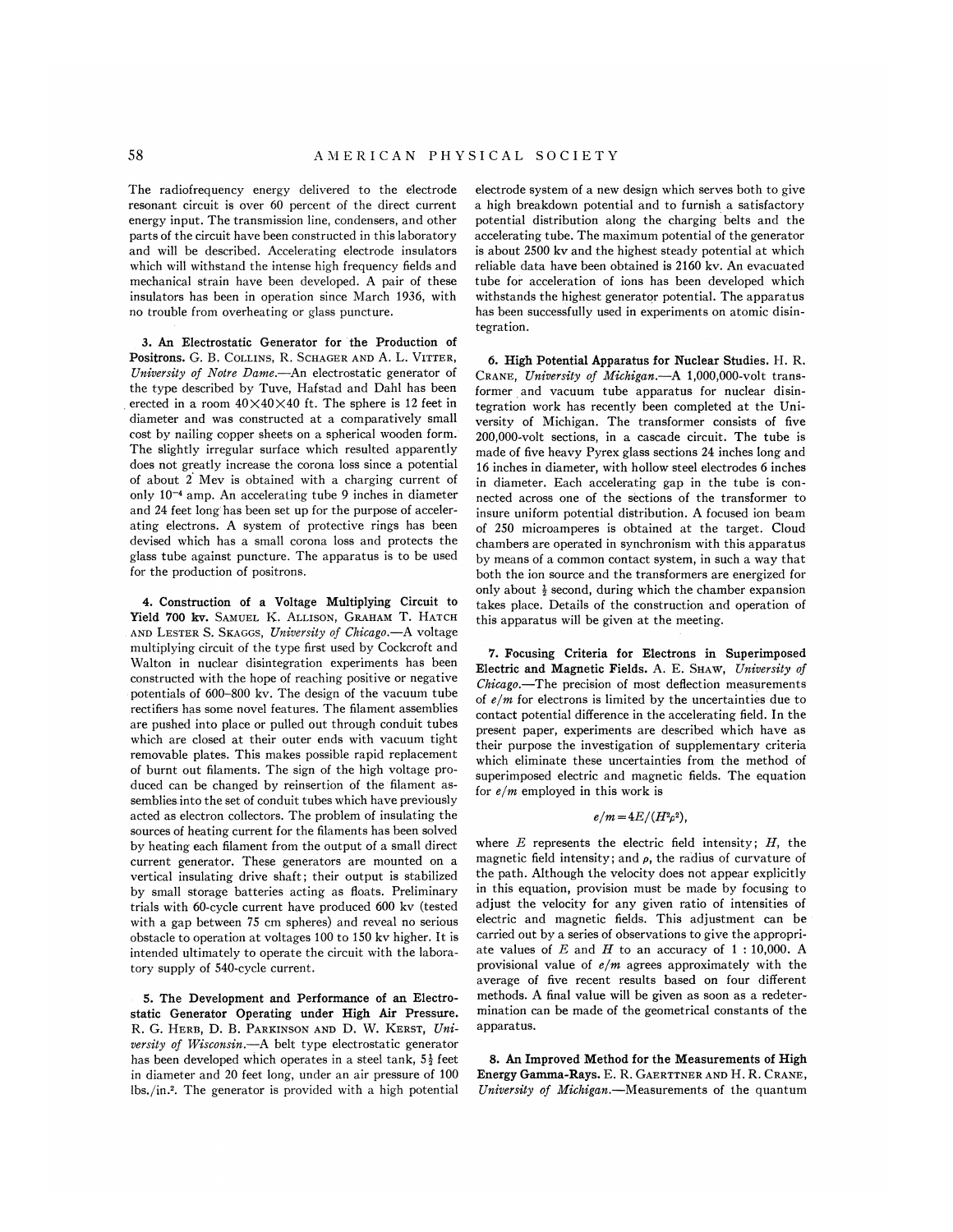energies of gamma-rays arising from artificial disintegration processes have heretofore been made by placing a cloud chamber near the source and observing Compton electrons and electron pairs ejected from the walls of the chamber or from a thin sheet of material placed within the chamber. If only those electrons which are known to come from a small depth of absorber are counted, the method becomes slow and confusion is introduced by scattered radiation. The present authors have constructed a target in a small thimble inside a cloud chamber, which is bombarded by an ion beam for an instant at the time of expansion. With almost no exception, the tracks appearing in the chamber originate in the thin wall of the thimble. In preliminary experiments with lithium bombarded with protons, using 0.7 mm brass wall, many electron pairs and single negative electrons having the entire available energy, 17 Mev were observed. Similar measurements are now being made with a thimble having a thin carbon wall.

9. The Bombardment of Gold with Deuterons. J. M. CORK AND R. L. THORNTON, University of Michigan. - The products of disintegration formed by bombarding gold with high energy deuterons (6 to 7 Mev) have been studied. The deuterons were produced in .a new magnetic resonance accelerator. Chemical separations show the radioactivity to be associated with a gold isotope and an iridium isotope. Observations with the cloud chamber show the gold to emit negative electrons and the iridium to emit both positives and negatives. The corresponding reactions are probably as follows:

- (a)  $_{79}Au^{197} + {}_1H^2 \rightarrow {}_{79}Au^{198} + {}_1H^1 \rightarrow {}_{80}Hg^{198} + {}_1H^1 + {}_{-1}e^0$ ,
- (b)  $79Au^{197} + {}_1H^2 \rightarrow 77Ir^{194} + {}_1H^1 + {}_2He^4$ ,  $_{77}Ir^{194} \rightarrow_{78}Pt^{194} + _{-1}e^0$  and  $_{76}OS^{194} + _{+1}e^0$ .

Estimations of the half-life periods and of the beta-energies are made.

10. The Disintegration of Beryllium by Protons. JAMEs S. ALLEN, University of Chicago.—In order to study the disintegration of Be by low velocity protons a three-section tube was designed. The proton source was of the lowvoltage arc type and produced total ion currents of the order of 40 microamperes. The usable proton currents ranged from one to six microamperes. The energy of the protons was measured both by means of a magnetic field and by spark-gap readings of the voltage. The disintegration products were recorded by an ionization chamber 2.5 mm deep and a linear amplifier using Dunning's circuit. The yield curve for a thick target of Be was determined for voltages from 45 to 125 kv and the ratio of the number of alpha-particles and deuterons ejected from the target was found for various proton energies. The ratio was very close to unity. The ranges of both groups of particles were found to be 7.1 mm. From the energy considerations the mass of Be' was found to be 8.0074. The experimental value of the effective area for collision was found to be of the same magnitude as that predicted by Gamow's theory for the penetration of a potential barrier by protons.

11. Alpha-Particle Yield from Protons on Lithium. I, J. HAWORTH AND L. D. P. KING, University of Wisconsin. The yield of eight centimeter alpha-particles produced when metallic lithium is bombarded with protons was obtained as a function of proton energies from 20 to 200 kilovolts. Observations were made on both massive and thin (3 kilovolts absorption at 120 kilovolts) films. To avoid effects of surface impurities new lithium was evaporated after each five minutes of bombardment. Comparison of the thick and thin film data indicates that the  $V^{\frac{3}{2}}$  absorption law is probably not valid at these low energies.

12. Gamma-Ray Yield from Light Elements due to Proton Bombardment. R. G. HERB, D. W. KERST AND J. L. McKIBBEN, University of Wisconsin. - With the high potential electrostatic generator recently developed at this laboratory a survey of a number of elements has been made in a search for gamma-ray emission due to proton bombardment. Six of the elements examined gave gamma-rays of sufficient intensity to permit accurate measurement. These six elements are Li, Be, B, F, Na and Al. Their gamma-ray yield was studied as a function of proton energy, or generator voltage, starting with the minimum potential at which the yield was easily measurable. In the region of fairly low potentials the yield curves from the six elements studied gave evidence for resonance excitation of the gamma-rays and certain indications of fine structure. At high potentials each of the six elements gave a gamma-ray intensity which increased nearly exponentially with voltage up to the maximum voltage obtainable from the generator (approximately 2 Mv). The other elements which were bombarded are C, O, Si, Cl, K, Ca, V, Ni, Cu, Zn, Mo, Pt, Pb. Gamma-rays from these elements were weak, and from some of them the gamma-ray intensity was not above the x-ray background of the generator.

13. An Energy Distribution Analysis of Primary Cosmic Rays. ARTHUR H. CoMPToN, University of Chicago.—An energy distribution analysis, following the method suggested by Zanstra, is given, with the use of new latitude effect data collected on the Pacific Ocean in collaboration with R. N. Turner, of the R.M.S. Aorangi. The method depends upon Stormer's theory which relates the minimum energy of the vertical rays to the magnetic latitude, and the close experimental approximation that the intensity of the vertical cosmic rays is proportional to that of the total radiation coming from all directions. Below 9 Bev (Bev =  $10<sup>9</sup>$ electron volts) the effect of the earth's atmosphere becomes evident in limiting the rays that are received to a higher energy than the minimum admitted by the magnetic barrier. The form of the curve for lower energies suggests two components, one with a limiting energy imposed by the atmosphere of about 8 Bev, and the other of about 3 Bev, though the data are inconclusive. Between 9 and 19 Bev the energy spectrum appears continuous and indicates an electrical particle origin of a large part, very possibly the whole, of the cosmic-ray ionization.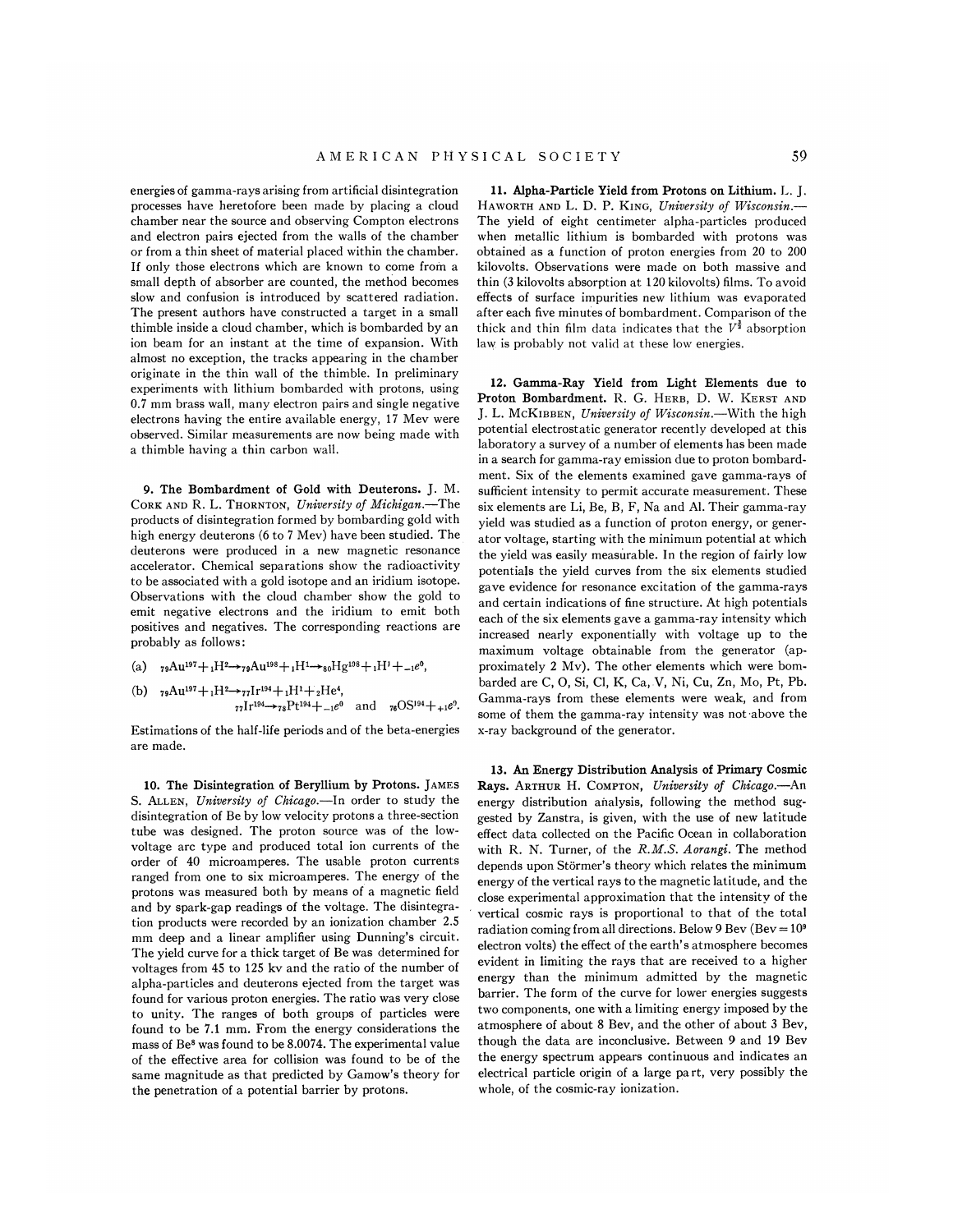14. High Altitude Test of a Radio-Equipped Cosmic-Ray Meter. C. D. KEEN, University of Chicago.-- A high altitude cosmic-ray meter, of the type proposed by Benade,<sup>1</sup> has been built and flown. The ionization current of an unshielded argon-filled chamber moves the mirror of a Dershem electrometer. When the reflected light beam falls on a photoelectric cell, the electrometer is discharged and the radio signal is modulated. A pressure device also modulates the signal when certain altitudes are reached. A small quantity of radioactive material introducing a small fixed ionization makes possible convenient measurement of cosmic-ray ionization through a large ratio. On April 14, 1936, a balloon flight was made from Shreveport, Louisiana. The instrument and batteries weighed 41 pounds, and were raised by three 8-foot balloons to an altitude of 52,000 feet. During the rapid ascent the swaying of the gondola affected the electrometer mirror, and the cosmic-ray signals were irregular. More satisfactory data were obtained on the slower descent. At <sup>78</sup> mm of mercury an intensity of <sup>288</sup> I was measured. This preliminary curve is somewhat steeper than that obtained by Millikan and Bowen' at about the same latitude.

<sup>1</sup> J. M. Benade and R. L. Doan, Phys. Rev. 47, 198 (1935).<br><sup>2</sup> I. S. Bowen and R. A. Millikan, Phys. Rev. 43, 695 (1933).

15. Heights of Reflection of Radio Waves in the Ionosphere. F. H. MURRAY AND J. BARTON HOAG, University of Chicago.—<sup>A</sup> general method has been developed whereby, from the virtual height-frequency curves, it is possible to calculate an upper limit to the height of reflection of a radio wave of a particular frequency in the ionosphere. It is shown that a discontinuity in a virtual height-frequency curve is a necessary but not a sufhcient condition for the existence of two distinct layers. The application of the method to a particular day and place, over the frequency range from 2.5 to 4.4 megacycles, has yielded several interesting results. For example, at certain times and for certain frequencies, the highest altitudes to which the waves can travel are very much lower than the virtual heights, indicating that the group velocity over extended regions in the ionosphere is much less than the velocity of light. It was also found that, during the morning hours and for the range of frequencies studied, the upper limits of the true heights in the  $F_2$  region decreased whereas the virtual heights increased.

16. Electron Beam Oscillators. J. BARTON HOAG AND GEORGE E. FLODIN, University of Chicago.-In order to produce ultra-short radio waves at comparatively high power levels with the usual tubes and circuits it is necessary to employ large structures to dissipate the heat and simultaneously to use small structures to reduce the capacities and shorten the transit time of the electrons. With the object of alleviating these contradictory conditions, we have developed a type of oscillator using an electron beam. The beam passes through several electrodes whose relative potentials are varied periodically by feed-back from parts of the beam more distant from the electron gun. In one form, the electrons are deflected by periodic reversals of the potentials on condenser plates;<sup>1</sup> in another, they are alternately converged and diverged by an electron lens. The feed-back may be accomplished by coupling with electrodes at the end of the beam or by charges induced on electrodes through which the electrons are passing (the latter was suggested by A. and O. Heil). Under certain operating conditions, we have observed a wave with more than two hundred harmonics.

<sup>1</sup> C. M. Shanks, M.A. Thesis, University of Chicago, 1935.

17. The Preferred Orientation Produced in Pure Iron-Nickel A11oys by Cold-Rolling. D, MCLAcHLAN, JR., AND WHEELER P. DAVEY, Pennsylvania State College, State College, Pa.—Ribbons whose total impurities did not exceed 40 parts per million were cold-rolled in a single direction at a speed of about 6 inches per minute. Underneath a surface skin one mil thick the degree of orientation depends only upon the percent total reduction. It is independent of the reduction per pass and of the nickel content up to 22 percent nickel. By using a quantitative concept for a unit-pole, the degree of preferment of orientation is expressed in terms of pole density on a sphere of reference, Three assumptions are made as to the mechanism of rolling. These enable orientations to be expressed by two parameters instead of three. A simple probability function has been found for the chance that a crystal fragment will have a given orientation. Pole densities from this probability function agree with those found by experiment. The theoretical equation requires a knowledge from experiment of only the ratio of two numbers which express the maximum deviation of orientation from the optimum along each of two coordinates used in plotting the results.

18. A New Method of Determining the Relative Location of Points Within a Body by X-ray Photography. A. D. HUMMELL, Eastern Kentucky State Teachers College, AND O. F. HUME, Richmond, Ky.-Two pairs of scales are mounted in parallel planes with a known distance between them in such a way that the images of these scales and the points in question will appear on the same radiograph. To determine the three-dimensional location of a point with respect to an arbitrary zero, two radiographs are necessary and differ only in a small lateral displacement of the source of x-rays. The actual relative position of the points in question and the scales must be the same for these two radiographs. The image of the point whose position is desired is found in each radiograph and perpendiculars drawn to each of the scale shadows. The intersections with the latter are noted in terms of the units into which the scale images are divided. From these readings the spatial coordinates are determined. The distance between two points may then be found. The method is useful in determining the pelvic measurements of a pregnant woman, in locating foreign 'particles in the human body, and its simplicity should make it applicable in industry.

19. The Atomic Vibrations of Zinc Crystals at Liquid Air Temperature. G. E. M. JAUNcEY AND W. A. BRUcE, Washington University, St. Louis, Mo.—The coherent part of the diffuse scattering of x-rays from a crystal is proporthe dimensional to  $(1-e^{-2M})$ . Zener has shown from theory that for a hexagonal crystal like zinc  $M$  should be of the form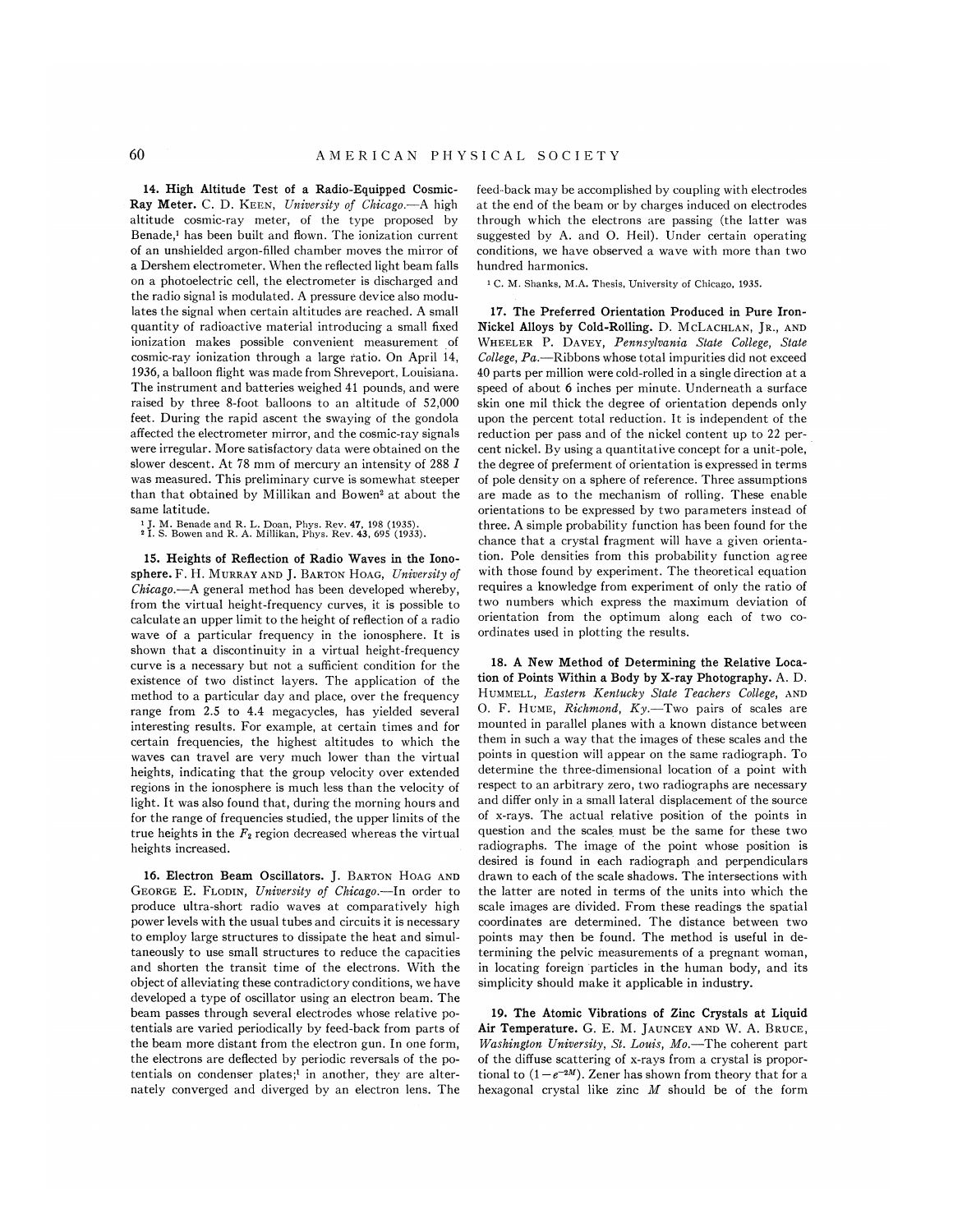$(a \cos^2 \psi + b \sin^2 \psi) \cdot (\sin^2 \frac{1}{2}\phi)/\lambda^2$ , where  $\psi$  is the angle between the  $c$  axis of the crystal and the line bisecting the angle between the forward direction of the scattered rays and the backward direction of the primary rays. The quantities a and b are functions of the temperature and  $\phi$ is the angle of scattering. In a previous paper' we have reported that, for zinc crystals at room temperature (298°K) and for  $\phi = 30^{\circ}$ ,  $a = 2.34$ A<sup>2</sup> and  $b = 0.68$ A<sup>2</sup>. These correspond to root mean square displacements of 0.172A and 0.093A, respectively. Using primary rays with the same spectral distribution as in the previous paper, we have now obtained a curve of S against  $\psi$  for the crystals at liquid air temperature (100°K) and for  $\phi = 30^\circ$ . From this curve we obtain  $a = 0.84A^2$  and  $b = 0.23A^2$ . These correspond to root mean square displacements due to thermal vibration of 0.103A and 0.054A, respectively, parallel and perpendicular to the c axis of zinc.

<sup>1</sup> Jauncey and Bruce, Phys. Rev. 50, 413 (1936).

20. Dependence of Diffuse Scattering of X-Rays from Quartz Upon the Crystal Orientation II. E. S. FOSTER, JR., G. E. M. JAUNCEY AND W. A. BRUCE, Washington University, St. Louis,  $Mo$ .—The coherent part of x-rays diffusely scattered from a crystal has been shown by theory to be proportional to  $(1 - \epsilon^{-2M})$ , where M, the Debye-Waller temperature factor, is a measure of the mean square displacement of the atoms. The structure of quartz as determined by x-ray analysis has been found very complicated. A number of rules have been established concerning the symmetry of the diffuse scattering from an X-cut crystal. Whereas, in the case of zinc,  $M$  is a simple function of  $\psi$ , the orientation angle, for quartz the relation is very complicated. At a scattering angle of  $\varphi = 25^{\circ}$  we have shown the following relations:

$$
S(A, \psi) \neq S(B, \psi),
$$
  
\n
$$
S(A, \psi) = S(B, -\psi),
$$
  
\n
$$
S(A, \psi) \neq S(A, -\psi),
$$
  
\nand  
\n
$$
S(A, \psi + \pi) = S(A, \psi),
$$

where  $S(A, \psi)$  is defined as the diffuse scattering coefficient for a scattering angle  $\varphi$  when the side A of an X-cut crystal is towards the primary x-rays and  $\psi$  is the angle between the  $c$  axis and the bisector of the angle between the forward direction of the scattered rays and the backward direction of the primary rays.

21. The Structure of Molten Salts.<sup>1</sup> E. P. MILLER AND K. LARK-HOROVITZ, Purdue University.--Different methods have been worked out for the evaluation of the distribution function as determined by the x-ray scattering curve  $Si(s)$  and given by the formula

$$
G(r)=(1/2\pi^2r)\int_0^\infty Si(s)\sin(sr)ds.
$$

As the most satisfactory method the punched card method has been found which allows a completely automatic analysis to be carried out in a few hours.<sup>2</sup> The results have been applied to the determination of the number of atoms around any atom in molten KC1 and LiC1. In the first case both atoms can be treated as identical. In the second case

Li can be neglected as compared with Cl. The results as given below indicate that for the next neighbors the coordination as found in the solid is maintained for the liquid but that the distribution of the second next neighbors is already disturbed.

| Substance          | Solid  |      | Liquid |      |
|--------------------|--------|------|--------|------|
|                    | Number |      | Number |      |
| KCI                |        | 3.14 | 5.8    | 3.14 |
|                    | 12     | 4.44 | 8.3    | 4.3  |
| $(K = Cl)$<br>LiCl | 12     | 3.64 | 9.8    | 3.8  |
| $(Li \ll Cl)$      | 6      | 5.14 | (5.0?) | 5.15 |

<sup>1</sup> Phys. Rev. **49**, 418 (1936).<br><sup>2</sup> Complete sin (sr) tables and punched cards for the method worked out from these can be obtained from this laboratory

22. The Faraday Effect in the X-Ray Region. H. T. CLARK AND K. LARK-HOROVITZ, Purdue University. Co  $K_{\alpha}$  x-rays produced in a tube with steel body (as magnetic shield) have been polarized by reflection from the 220 plane of Ni and were passed through iron foils of varying thicknesses and in different magnetic fields. This monochromatic radiation was then "analyzed" by scattering from crystalline tungsten and the analyzed radiation was recorded photographically on a cylindrical film coaxial with. the tungsten scatterer, Records of the radiation scattered after passing the iron foil with and without magnetic field were obtained side by side on the same film. A rotation of one degree could have been detected. With completely monochromatic radiation (carefully shielding any stray radiation from the continuous background), no effect was found. This agrees with expectations from theory since for x-rays in the  $K$  region virtual transitions from the  $K$  shell to the partially filled  $d$  levels (ferro-magnetism!) are forbidden, and therefore for this region iron must be treated like a nonferromagnetic substance, and the Faraday effect calculated from the ordinary dispersion formula:  $\varphi \sim 10^{-50}$ .

23. Crystallization of Polymorphous Substances from the Vapor Phase II. S. E. MADIGAN AND K. LARK-HOROVITZ, Purdue University. - A method has been developed for the quantitative determination of the constitution of polymorphous mixtures by using monochromatic x-rays and intensity comparisons of coincident lines. This was applied to the investigation of the deposition of ZnS from the vapor phase. It has been found that the amount deposited in the cubic or hexagonal form depends on pressure and temperature conditions. The results show that at high speed of evaporation and in the presence of inert gases the unstable form is always deposited regardless of what support is used: Ostwald's rule of stages. If the evaporation and deposition is conducted at slow rate in a high vacuum, most of the nuclei seem to form at the interface gas-solid as indicated by the prevalence of the hexagonal form on CdS, and  $ZnO$  as compared with the deposit of Cu and Zn cubic. Experiments with single crystals of zinc blende split in high vacuum immediately before deposition show that the crystal growth starts from different centers distributed at random over the surface.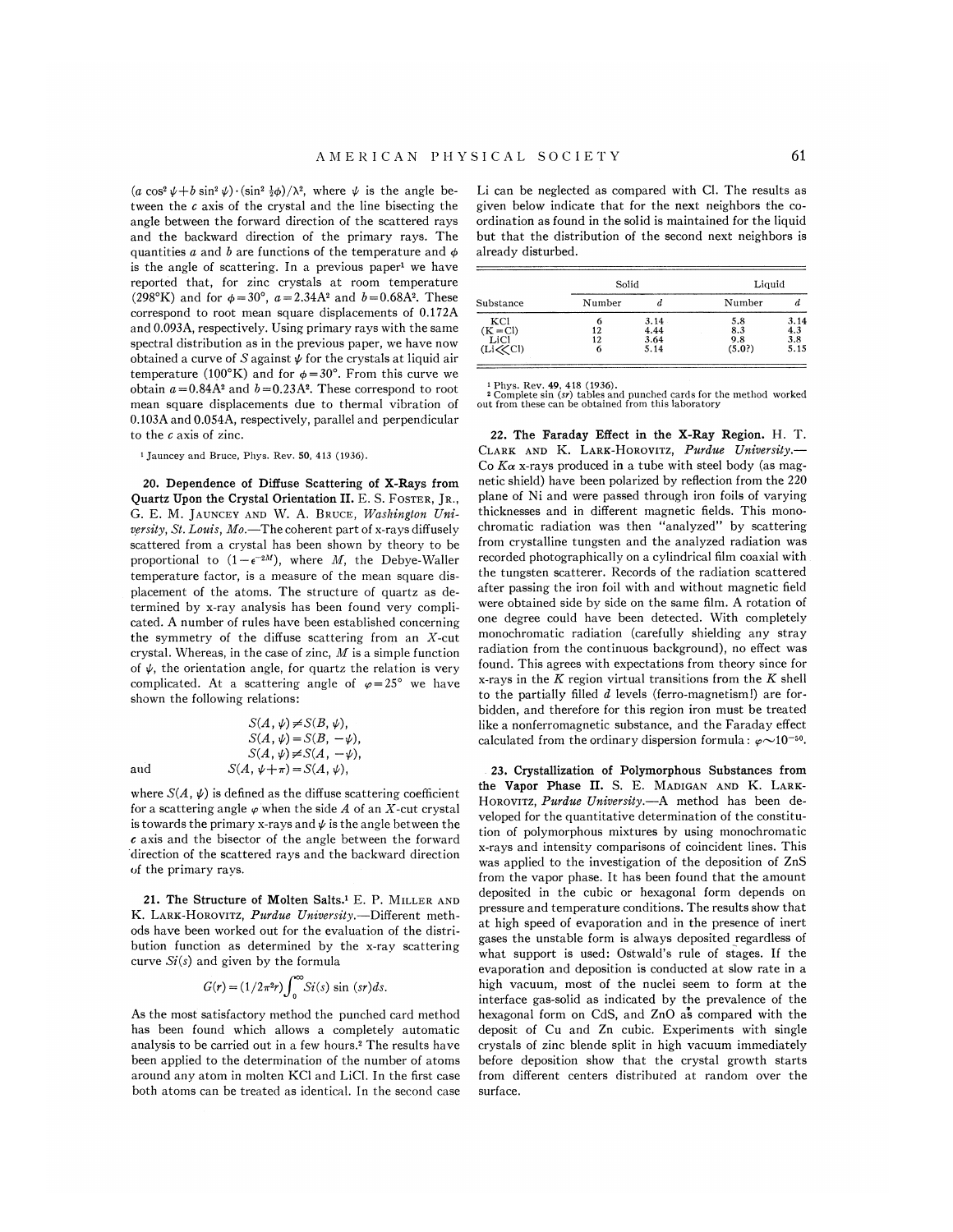24. Orientation of Liquid Crystals by Heat Conduction. D. O. HOLLAND AND G. W. STEWART, University of Iowa. One of the authors has previously reported upon an apparently new phenomenon, i,e., a definite effect upon the orientation of liquid crystalline para-azoxyanisol presumably by heat conduction. Former results have now been checked by the density of photographs of the x-ray halo with various vertical alterations in temperature gradients. With a higher temperature at the bottom the convection currents caused a distribution favoring an orientation with "swarm" axes vertical. As the temperature gradient was varied until in the opposite sense the halo first became circumferentially uniform and then indicative of a similar orientation with "swarm" axes horizontal. These results favor the conclusion that the orientation is produced by heat conduction. Perhaps the orientation is caused by the scattering of elastic waves, but this is not certain.

25. Infiuence of Temperature of Uranin Solution on the Fluorescence Decay Time.\* WINSTON CRAM.† University of J. Piłsudski at Warsaw.—The values of the fluorescence decay time for 8 different uranin solutions were measured when the temperature of the solution was varied from  $0^{\circ}$ C to 70'C, with the Szymanowski' version of the Gaviola fluorometer. It was found that for weak concentrations  $(1 \times 10^{-4} \text{ g/cm}^3)$  in water and ethyl alcohol solutions the fluorescence decay time decreased 25 percent with increase of temperature from  $0^{\circ}$ C to 30 $^{\circ}$ C. A further increase of temperature, however, caused no further observable change in the decay time. Increase in the concentration of uranin tended to weaken this observed temperature effect. At a concentration of  $6 \times 10^{-3}$  g/cm<sup>3</sup> the effect was not observable, within the limits of experimental error (less than 3 percent). The use of more viscous solutions showed that the increase in viscosity also decreased the observed temperature effect. In agreement with Gaviola, no temperature effect was observed for glycerin solutions of any concentration. The temperature effect for all solutions was unchanged when the polarization system for observing the fluorescent light was rotated through 90'. The observed results are not in agreement with the equation of Franck and Wawiłów.<sup>2</sup>

\* The more detailed report of this work will be published soon in the Zeits. f. Physik.<br>
† Now at University of Wisconsin.<br>
5 Szymanowski, Zeits. f. Physik 95, 466 (1935).<br>
<sup>1</sup> Franck and Wawiłów, Zeits. f. Physik 69, 100

20. X-Ray Fluorescence Yields. R. J. STEPHENSON, University of Chicago.—The x-ray fluorescence yield for the  $K$  shell, that is, the ratio of the number of fluorescence quanta emitted from the  $K$  shell of an assemblage of atoms to the number of quanta absorbed in the  $K$  shell, has been measured for several elements whose atomic numbers lie between nickel and tin. An ionization method similar to that of Professor Compton's<sup>1</sup> was used. The ionization chamber contained argon under pressure. The ionization current was measured by means of an FP 54 vacuum amplifier. A rotating sector disk was used to reduce the intensity of the incident x-ray beam to a value comparable with that of the excited fluorescence beam. The results

show an increase of fluorescence yield with atomic number and give a good agreement with the relativistic quantummechanical calculations of Massey and Burhop.<sup>2</sup> The fluorescence yield for the  $L_{III}$  shell has been measured for lead, thorium and uranium. In this case the incident radiation used was of such a frequency that photoelectrons from the  $L_{\text{III}}$  shell were ejected but not those from shells requiring greater energy. An increase in the fluorescence yield with atomic number was found.

<sup>1</sup> Compton, Phil. Mag. VIII, 961 (1929).<br><sup>2</sup> Massey and Burhop, Proc. Roy. Soc. **A153**, 661 (1936).

27. The Zeeman Effect of Tellurium. J. B. GREEN AND R. A. LORING, Ohio State University and University of Louisville.—The Zeeman effect of tellurium has been studied at field strengths of about 36,000 gauss, by using an interrupted arc between powdered tellurium packed in a hollow brass electrode and a copper disk, such as was used in the study of the Zeeman effect of arsenic.<sup>1</sup> About 100 lines have been measured including 4 arc lines, about 20 lines of Te III and one line of Te IV (X3585), according to the assignments given by  $L$ . and  $E$ . Bloch.<sup>2</sup> The spectrum of Te II was especially well excited, and the measurements lead to definitive assignment of  $i$  and  $\ell$  values in a large number of cases. We are at present engaged in an attempted classification of the spectrum of Te II based on this work.

<sup>1</sup> Green and Barrows, Phys. Rev. **47**, 131 (1935).<br><sup>2</sup> L. and E. Bloch, Ann. de Phys. 13, 233 (1930).

28. Two New Band Systems of Diatomic Antimony. G. M. ALMY AND H. A. SCHULTZ, University of Illinois.— The spectrum of diatomic antimony has been obtained by heating antimony in an atmosphere of nitrogen in a graphite tube furnace. In addition to the two ultraviolet systems photographed by Naude, two new systems have been photographed, in absorption at temperatures of 1350- 1600'C and in thermal emission at 1550—1750'C. One system extends from 4500 to 6000A and the other from 6000 to 7500A. Both of the systems involve the ground state. The three upper states which have been analyzed show a surprising similarity in vibrational constants. The analysis into two visible systems is supported by the isotope effect. The distributions of intensity are similar to those found for  $P_2$  and for As<sub>2</sub>, having subsidiary Franck-Condon parabolas. In each system bands are observed approximately to  $v' = 10$  and  $v'' = 10$ . The constants for the three states are:

| $T_e$ (cm <sup>-1</sup> )                            | $\omega_e$ (cm <sup>-1</sup> ) | $x_e\omega_e$ (cm <sup>-1</sup> ) |
|------------------------------------------------------|--------------------------------|-----------------------------------|
| 0 $(A \leftrightarrow X)$<br>$(B \leftrightarrow X)$ | $269.7 + .5$<br>$270.0 + 0.2$  | $0.60 + 14$<br>$0.60 \pm .04$     |
| 14.991.5                                             | $217.0 \pm .4$                 | $0.45 + 0.08$                     |
| 19,067.9                                             | $218.1 \pm .4$                 | $0.52 \pm .12$                    |
|                                                      |                                |                                   |

Rough extrapolation gives 3.7 volts for the heat of dissociation of the ground state; this value is almost certainly too high.

29. The Optically Active CD4 Fundamental Bands. H. H. NIELSEN, Ohio State University, AND A. H. NIELSEN, University of Tennessee. —The two active fundamental vibration-rotation bands  $\nu_3$  and  $\nu_4$  in the spectrum of CD<sub>4</sub>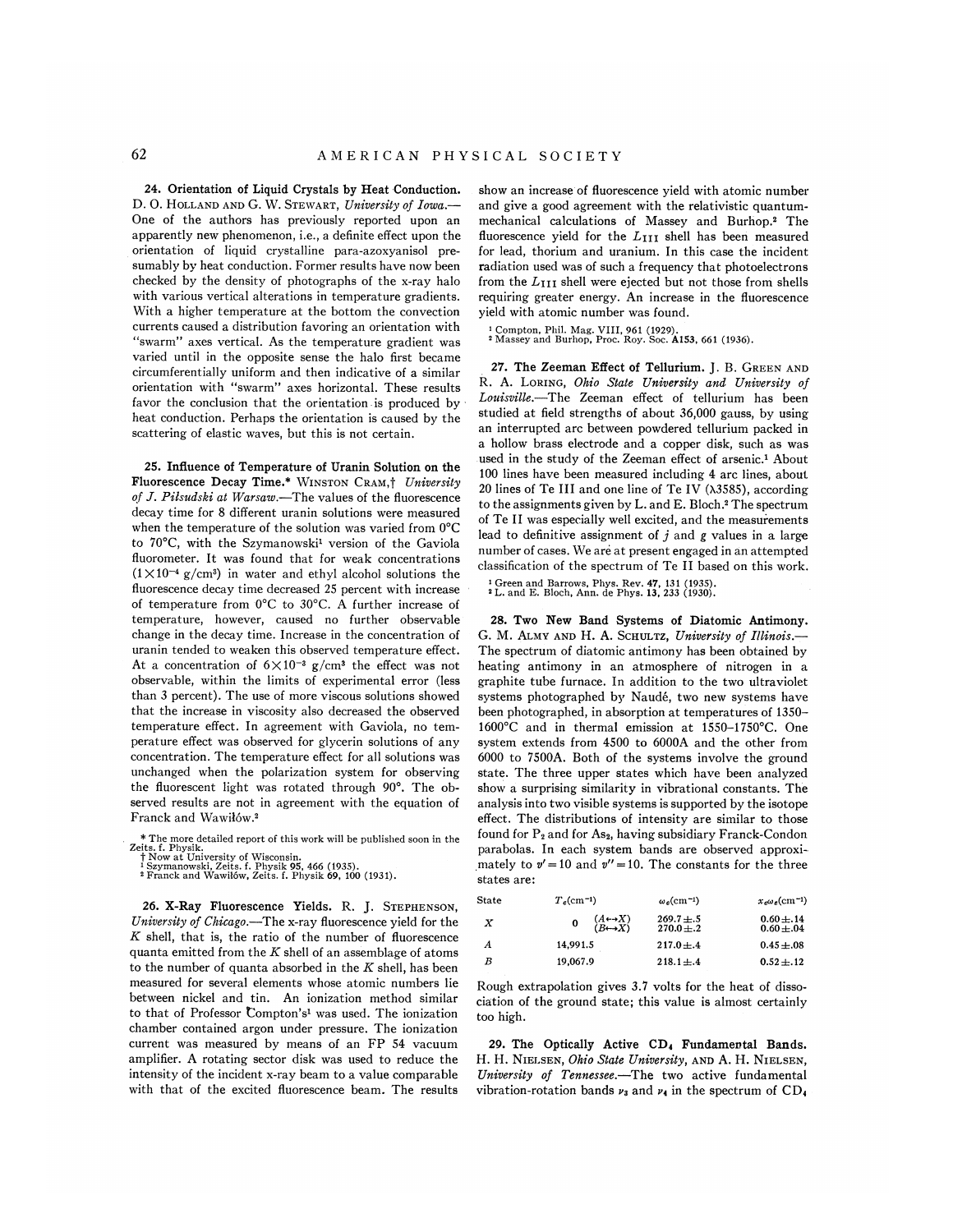have been located and their rotational structure studied under high resolving power. The centers of these bands have been determined respectively to be  $\nu_3 = 2259.0 \text{ cm}^{-1}$ . in good agreement with the value  $2258.0 \text{ cm}^{-1}$  obtained by MacWood and Urey<sup>1</sup> from Raman spectra, and  $\nu_4 = 996$ cm<sup>-1</sup>. The average spacing between rotational lines in  $\nu_3$  is about 4.43 cm<sup>-1</sup>. While the rotational lines of  $\nu_4$  show a multiplet structure similar to that in the corresponding short frequency bands in the spectra of other tetrahedral molecules it is nevertheless possible, especially on the positive side of the band, to determine what may be called an average spacing between lines. This spacing takes the value  $3.2 \text{ cm}^{-1}$ . It is possible to compute the value of the moment of inertia from the relation  $\Sigma \Delta \nu = 3h/8\pi^2 A$  developed by Johnston and Dennison.<sup>2</sup> The value obtained for  $A$  is  $1.091 \times 10^{-39}$  gm-cm<sup>2</sup>, or very nearly twice that for ordinary methane. The combination bands  $\nu_1+\nu_4$  and  $\nu_3+\nu_4$  have not been located, probably because they would lie in the region of the  $3.16\mu$  atmospheric water vapor band.

<sup>1</sup> G. E. MacWood and H. C. Urey, J. Chem. Phys. 4, 402 (1936).<br><sup>2</sup> M. Johnston and D. M. Dennison, Phys. Rev. 48, 868 (1936).

30. Constants of <sup>3</sup>II States of AlH, OH<sup>+</sup>, BH. C. N. CHALLACOMBE AND G. M. ALMY, University of Illinois.-The methods of Budo<sup>1</sup> and Gilbert<sup>2</sup> for applying the theory of  $\partial$ II states between case  $a$  and case  $b$ , developed originally by Hill and Van Vleck, and Van Vleck, have been used to determine the molecular constants B, D,  $\lambda$  or  $A/B$ , for the 'II states of A1H, OH+ and BH. By Gilbert's method, for AlH,  $\lambda = 6.02$ ; for OH<sup>+</sup>, (0, 0),  $\lambda = -6.35$ ; for BH,  $\lambda = 0.47$ . The determination of  $\lambda$  is greatly facilitated by drawing a set of graphs of  $W/B$  versus  $\lambda$ , each graph showing three levels having the same value of  $K(K-$ multiplet). If the constant  $B$  for any  $\mathrm{M}$  state is approximately known, a value of  $\lambda$  is easily read off each graph by fitting the observed  $K$ -multiplet separations divided by  $B$  to the plotted separations. In practice good agreement is found among the values of  $\lambda$  obtained from graphs for  $K=2,3,4,5$  for each molecule, and the values of  $\lambda$  obtained graphically agreed well in each case with that determined by the much more laborious analytical method. The graphs also aid in analysis of certain bands, as they show clearly the confusing behavior of the  $K$ -multiplets to be expected at low K, for values of  $\lambda$  between  $+2$  and  $+7$ , as is found, for example, in the AlH  $3\Sigma \rightarrow 3\text{II}$  band.

<sup>1</sup> A. Budo, Zeits. f. Physik **96**, 219 (1935).<br><sup>2</sup> Cecil Gilbert, Phys. Rev. 48, 619 (1936).

31. Field Current Emission from Metals into Gases at High Pressures. J.B.ADAMs, J.C. HUBBARD AND R. T. K. MURRAY, Johns Hopkins University. —By making use of the well-known property that the breakdown gradient of a gas increases with the pressure, sufficient fields have been obtained at the surface of a metal cathode immersed in a gas at high pressures to give field currents of magnitude greater than the background currents due to residual ionization. The apparatus consisted of spherical electrodes placed in a steel chamber into which nitrogen was introduced at pressures up to 110 atmospheres. Steady potentials

up to 25 kv were applied to the cathode and the resulting field calculated from the distance between the spheres as measured through a glass window. Curves of log current against reciprocal field were linear in accord with the Fowler-Nordheim equation; the curves were independent of pressure. At a pressure of 110 atmospheres a maximum gradient of 1600 kv/cm was reached without breakdown, the field current at this gradient being of the order of  $10^{-5}$ amp. It should be pointed out that in employing high pressures for maintaining high potential gradients between electrodes the degree of insulation is limited not only by the currents due to residual ionization but also by field current emission from the cathode.

32. Contact Potential between Filaments in Vacuum by Kelvin Method. A. T. WATERMAN, Yale University, AND J. G. PoTTER, Armour Institute of Technology. —Two parallel filaments constitute a condenser whose capacity is varied by vibrating one of the filaments under tension, in order to detect any' unbalanced contact potential difference. An alternating current of properly adjusted frequency through this filament, in the presence of an applied magnetic field, causes it to vibrate with a satisfactory amplitude while heating it to any desired temperature above 420'K. The other filament is connected to an audiofrequency amplifier, the circuits being similar to those employed by  $Zisman<sup>1</sup>$  in measuring contact potentials between plates in air. Measurement consists in adjusting a measured potential applied to the electrical mid-point of the vibrating filament until the amplifier indicates that the contact potential is completely balanced out. With proper adjustment, disturbance from the applied a.c. is eliminated. The filaments are electrically shielded from external disturbance, appreciable contact P.D. between shield and filaments being compensated. To reduce the tension on the filaments while outgassing and to restore it for vibration, a system of glass levers, bearings, cams and iron armatures, encased in glass, are operated by magnets from outside the tube. Although not to be regarded as final, measurements made to date, employing two tungsten filaments, indicate an increase with temperature in the work function of tungsten of approximately  $6\times10^{-5}$ volts per degree centigrade.

<sup>~</sup> Zisman, R. S. I. 3, 367 (1932).

33. Four Forms of the Copper Arc in Air. A. S. FRY, Northwestern University. (Introduced by W. S. Huxford.)-Four distinct and reproducible forms of the copper arc in air at atmospheric pressure have been identified. The following table indicates the main features of each arc form:

| Electrode                                                        | Potential*<br>(volts) | Gradient<br>(volts/cm)      | Fall near<br>Cathode<br>(volts) | Fall<br>near<br>Anode<br>(volts) |
|------------------------------------------------------------------|-----------------------|-----------------------------|---------------------------------|----------------------------------|
| 1. Clean Cu<br>2. Cold<br>CuO<br>3. Hot<br>CuO<br>4. Hot<br>Cu2O | 46<br>41<br>37<br>34  | 52<br>$25 - 31$<br>25<br>25 | 10.5<br>14<br>14.5              | 10                               |

~ Voltage across 6 ampere arc, electrode separation, 3 mm,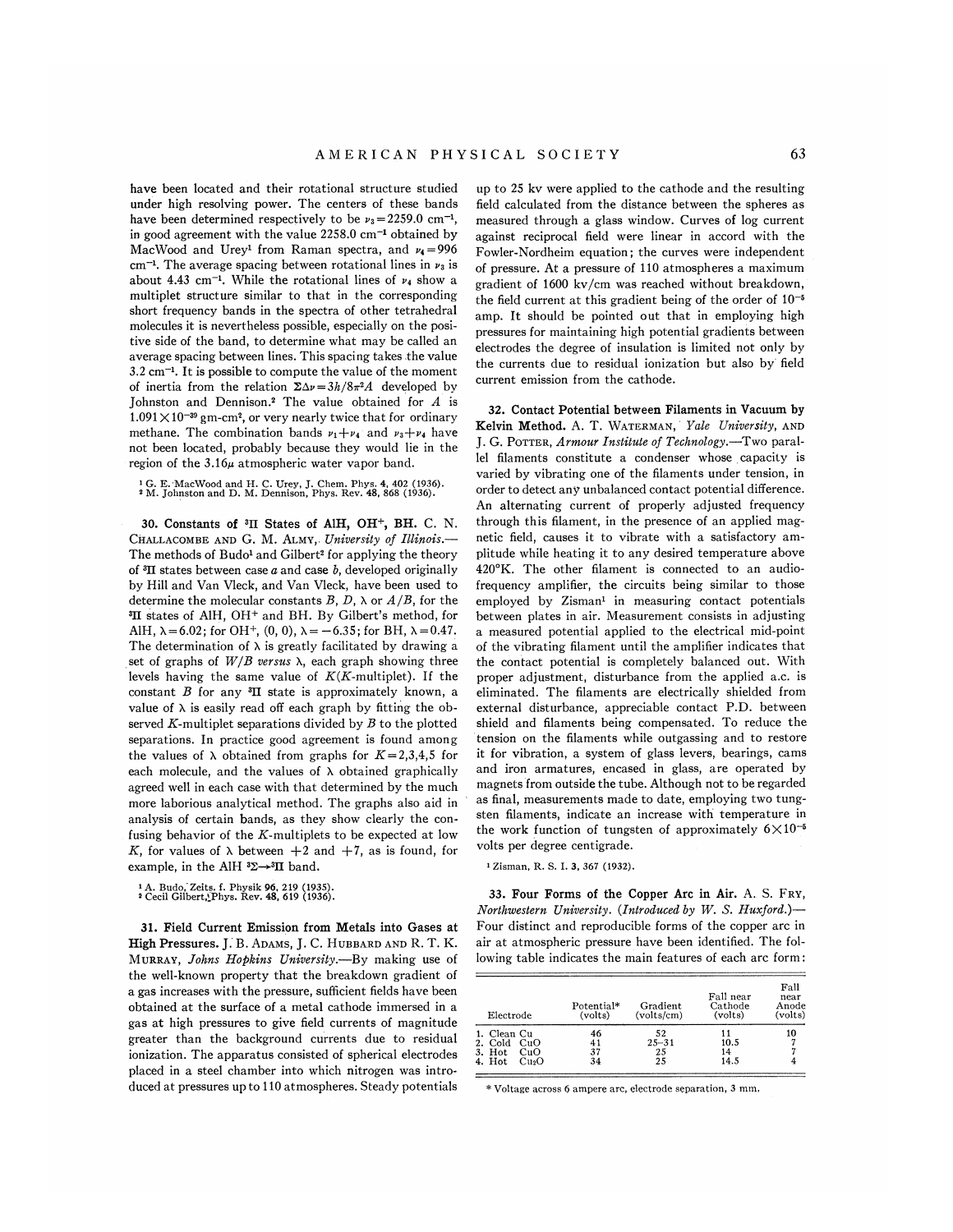That the controlling gas in the first arc is nitrogen is confirmed by gradient measurements carried out in a pure nitrogen atmosphere. The gradient in arcs (3) and (4) is determined by the presence of copper vapor furnished by thermal decomposition of the oxides. Space potentials were measured by means of a Langmuir probe consisting of a tungsten wire 0.07 mm in diameter. Although the field near the center of the arc column is uniform, a continuously increasing gradient occurs within the space extending from 1 mm to  $\frac{1}{2}$  mm from the electrode surfaces. The decrease in anode fall from 10 to 4 volts is accompanied by an increase in potential at the cathode. The lowering of the anode fall is due to several effects which combine to cause a decrease in electron concentration in the anode sheath. The changes in cathode fall are most easily explained on the basis of the field theory of electron emission.

34. Density of Excited Levels in Heavy Nuclei. S. GOUDSMIT, University of Michigan. - Bethe's calculation of the level spacing of excited nuclei does not explain why some heavy nuclei do not possess resonance levels for slow neutrons. Another method of calculating, closely related to Bethe's, seems to throw some light on this problem. The possible energies for the individual particles are calculated again statistically. Over a certain range these energies may be taken as approximately equidistant with a spacing  $\epsilon$ . If the excitation of the total nucleus is  $Q = n\epsilon$ the level spacing of nondegenerate levels in the neighborhood of Q is given by  $\epsilon/\Sigma_{\nu} p_s(\nu) p_t(n-\nu)$ . In this expression  $s$  and  $t$  are the numbers of neutrons and protons available for the excitation and the symbol  $p_s(v)$  means "the partition of the integer  $\nu$  into parts none of which exceeds s." If both s and t are larger than  $n$ , the result comes out to be identical with that of Bethe. The spacing will be much wider, however, if this condition is not fulfilled. This could happen if nuclei contain shells differing considerably in energy. If the stability of the normal nucleus causes the first excitation energies of the individual particles to be larger than the assumed distance  $\epsilon$ , the level spacing for the total excitation will also be increased greatly.

35. On the Matrix Element in the Fermi Theory of p-Decay. L. W. NoRDHEIM, Purdue University. —How the many body constitutions of the nuclei have to be taken into account in the theory of  $\beta$ -decay is discussed. It is found to be necessary to make the theory completely symmetrical in all the heavy particles (protons and neutrons). A definite prescription can then be given for computing the matrix element in terms of nuclear eigenfunctions of proper symmetry which differs slightly from what one would expect from elementary considerations. The magnitude of the matrix element will be of the order unity (as hitherto generally assumed for allowed transitions) only if there is just one surplus neutron which goes over into a proton (and vice versa) and if the initial and final states of the nucleus contain the same configurations, or corresponding ones if a spin dependent transformation operator is chosen. With the coupling schemes proposed at present the latter case seems to be indicated for light

nuclei. If the numbers of neutrons and protons differ by more than one, the matrix element will be smaller, which explains the difference in lifetime for light and heavy P-emitters.

30. On the Non-Association of Photoconductivity with Optical Absorption in Non-Conducting Crystals. CI.ARENCE ZENER, Washington University, St. Louis, Mo.-While all the electrical and magnetic properties of a metal may be qualitatively understood by the use solely of Bloch wave functions, it is generally recognized that the strongly peaked absorption spectra of the alkali halides is due to excited atomic states. The perturbation method, which has heretofore been used exclusively, does not give definite information when the perturbations are as large as they are at the actual lattice spacing. Two new methods of approach are here used to study the electrical properties of insulators. Both methods start from the basic property of an insulator, the ability to support an electric field. The first method uses the variation principle to show that in the lowest excited state of an insulator, the negative electron in the excited band is bound to the positive hole in the lower band. The second method solves exactly an idealized model of an insulator crystal with one impurity atom. The excited Bloch energy bands, as viewed by the valence electrons of the impurity atom, have a dip in the region of the impurity ion. Both methods come to the conclusion that in insulators photoconductivity is not associated with the long wave-length edge of the first absorption band.

37. Magnetic Deflection of HD Molecules. I. ESTER-MANN, O. C. SIMPSON, AND O. STERN, Carnegie Institute of Technology. —The magnetic deflection of molecular beams of HD (kindly furnished by Dr. Brickwedde) has been investigated by the same method previously used for  $H_2$ <sup>1</sup> and  $D_2$ <sup>2</sup>. The HD differs from  $H_2$  and  $D_2$  by the absence of molecules with zero moment. This makes the weakening by the magnetic field at the position of the undeflected beam very effective. This weakening is nearly independent of the magnetic moment of the deuteron and of the rotational magnetic moment, but very sensitive to the moment of the proton, much more than in the case of ordinary hydrogen. The influence of the distortion of the Maxwell-distribution has been eliminated by extrapolation to zero pressure. The accuracy of the value for the proton moment is now limited only by the accuracy of the field measurement. .

<sup>1</sup> Frisch and Stern, Zeits. f. Physik 85, 4 (1933); Estermann and<br>Stern, Zeits. f. Physik 85, 17 (1933).<br><u>"</u> Estermann and Stern, Zeits. f. Physik 86, 132 (1933); Phys. Rev. 45, 761 (1934).

38. A Stern-Gerlach Magnetic Field as a Velocity Analyzer for Atomic Beams. ALEXANDER ELLETT AND VICTOR W. COHEN, State University of Iowa.-A detailed examination has been made of the deflection pattern of a beam of alkali atoms traversing an inhomogeneous magnetic field with view of determining the constancy of the gradient and the validity of the Maxwell distribution. The displacement of an atom after traversing the field will be

 $s \sim (1/mv^2)\mu(\partial H/\partial s)$ .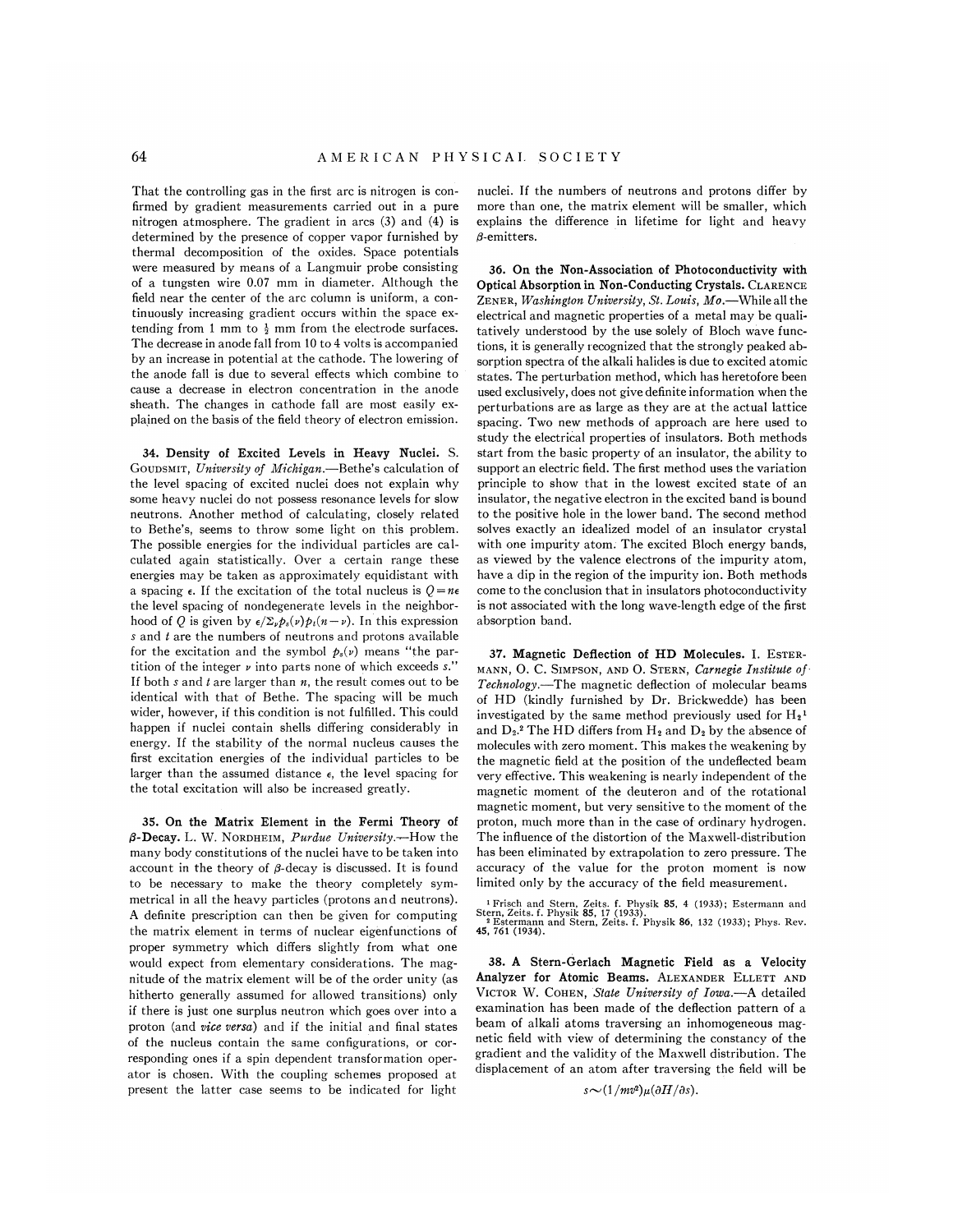Consequently if the gradient is constant,  $sv^2$  will be constant. If one assumes a Maxwell distribution, one can evaluate, through graphical integration of the deflection pattern, the distance which atoms of arbitrary velocity have been deflected. The results with the beam suitably defined show that sv is constant to better than 1 percent. Conversely, if one assumes the gradient to be constant, one may use the formula of Stern'

$$
I(s) = \frac{I_o}{2} \left[ e^{-y} (y+1) \right]_{s_{\alpha}(s-a)}^{s_{\alpha}(s+a)}
$$

to calculate the intensity distribution in the deflected beam. The results show excellent agreement in form for oven vapor pressures from 0.002 to 0.04 mm Hg and a marked deviation setting in at 0.13 mm.

<sup>1</sup> Stern, Zeits. f. Physik 41, 563 (1927).

39. Velocity Analysis of K Atoms Scattered by a MgO Crystal. VICTOR W. COHEN AND ALEXANDER ELLETT, State University of Iowa.—<sup>A</sup> beam of neutral potassium atoms with approximately thermal velocities characteristic of the temperature of the source is directed toward a MgO crystal. The consequent scattering is adequately described by the cosine law; neither specular reflection nor any evidence of diffraction is observed. Those atoms scattered at right angles to the initial direction are passed through the magnetic analyzer described in the preceding paper. The results show that within the limits of error the velocity distribution is Maxwellian and characteristic of the temperature of the crystal. That is, the accommodation coefficient is almost unity. In the course of the experiment the source was maintained at a temperature of about 615°K, while the crystal temperature was varied from 440 to 800'K. The process is, therefore, probably one of adsorption and reevaporation, with the adsorbed atoms attaining thermal equilibrium with the crystal surface. The MgO crystals used in this work were furnished through the courtesy of the Norton Co. of Worcester, Mass,

40. An Elementary Constant of Energy. ARTHUR HAAs, University of Notre Dame.—The red-shift exhibited by

extra-galactic nebulae can be described by the formula (1)  $\Delta \nu / \nu = T/T^*$  where  $\Delta \nu$  means the diminution of the frequency of a photon in a time T, whereas  $T^*$  means a period of 1700 million years. Therefore (2)  $1/T^* = 1.8$  $\times$ 10<sup>-17</sup> sec.<sup>-1</sup>. The product of the elementary quantum of action (h) and  $1/T^*$  represents a universal constant of the dimensions of energy. 'We find for this constant, which might be called the primordial energy-element, (3)  $w=1.2\times10^{-43}$  erg. If we denote the energy of the photon  $(h\nu)$  by  $\epsilon$ , we may write Eq. (1) in the form (4)  $\Delta \epsilon = w v T$ . This means that every photon, independently of its wave-length, gives off a primordial energy element during each oscillation or in traveling one. wave-length. There is in the universe, on the average, a quantity of radiant energy of about  $3\times10^{15}$  ergs, referred to one gram of matter.<sup>1</sup> The loss in radiant energy which is the consequence of the continual output of primordial energy elements would, therefore, be  $3\times10^{15}\times1.8\times10^{-17}$  or about 0.1 erg per gram and sec. On the other hand, the energy produced by the stars and star-systems amounts also to about 0.1 erg per gram and sec.' The energy which is given off in the form of primordial energy elements might, therefore, be compensated by the energy production of the stars.

<sup>1</sup> Cf. A. Haas, *Die kosmologischen Probleme der Physik* (Akademischer Verlagsgesellschaft, Leipzig, 1934).

41. Helium I Like Spectra. HowARD A. ROBINSON, Ohio State University. Measurements of the  $1s^2$  'S<sub>0</sub>  $-1$ snp <sup>1</sup>P<sub>1</sub> series of the spectra He I, Li II, Be III, B IV, <sup>C</sup> V, <sup>N</sup> VI and 0 VII carried out on the new <sup>5</sup> meter grazing incidence spectrograph in Professor Siegbahn's Laboratory in Uppsala, Sweden, allow of accurate evaluations of the several ground states of these spectra. The Hylleraas extrapolation formula, changed slightly to include new calculations for Li II made by Mr. H. A. S. Eriksson of Uppsala, show remarkable agreement with these results when spin and relativity corrections are made. A small discrepancy appears in the case of Li II. This discrepancy undoubtedly arises from the approximat method of calculation of the final corrections.

## AUTHOR INDEX TO ABSTRACTS OF CHICAGO MEETING

| Adams, J. B., J. C. Hubbard and R. T. K. Murray—No. 31                                                                                                                                                                                                                                                                                                                                                                          | Cohen, Victor W. See Ellett                        |
|---------------------------------------------------------------------------------------------------------------------------------------------------------------------------------------------------------------------------------------------------------------------------------------------------------------------------------------------------------------------------------------------------------------------------------|----------------------------------------------------|
| Allen, James S.—No. 10                                                                                                                                                                                                                                                                                                                                                                                                          | and Alexander Ellett—No. 39                        |
| Allison, Samuel K., Graham T. Hatch and Lester S. Skaggs                                                                                                                                                                                                                                                                                                                                                                        | Compton, Arthur H.—No. 13                          |
| $-No.4$                                                                                                                                                                                                                                                                                                                                                                                                                         | Cork, J. M. and R. L. Thornton-No. 9               |
| Almy, G. M.—see Challacombe                                                                                                                                                                                                                                                                                                                                                                                                     | Cram, Winston-No. 25                               |
| $\longrightarrow$ and H. A. Schultz $-No.$ 28                                                                                                                                                                                                                                                                                                                                                                                   | Crane, H. R.-see Gaerttner                         |
|                                                                                                                                                                                                                                                                                                                                                                                                                                 | $\frac{1}{1000} - \frac{1}{1000} - \frac{1}{1000}$ |
| <b>Bruce, W. A.—see Foster</b>                                                                                                                                                                                                                                                                                                                                                                                                  |                                                    |
| $\frac{1}{\sqrt{1-\frac{1}{2}}}\frac{1}{\sqrt{1-\frac{1}{2}}}\frac{1}{\sqrt{1-\frac{1}{2}}}\frac{1}{\sqrt{1-\frac{1}{2}}}\frac{1}{\sqrt{1-\frac{1}{2}}}\frac{1}{\sqrt{1-\frac{1}{2}}}\frac{1}{\sqrt{1-\frac{1}{2}}}\frac{1}{\sqrt{1-\frac{1}{2}}}\frac{1}{\sqrt{1-\frac{1}{2}}}\frac{1}{\sqrt{1-\frac{1}{2}}}\frac{1}{\sqrt{1-\frac{1}{2}}}\frac{1}{\sqrt{1-\frac{1}{2}}}\frac{1}{\sqrt{1-\frac{1}{2}}}\frac{1}{\sqrt{1-\frac{$ | Davey, Wheeler P.-see McLachlan                    |
| Challacombe, C. N. and G. N. Almy-No. 30                                                                                                                                                                                                                                                                                                                                                                                        | Ellett, Alexander—see Cohen                        |
| Clark, H. T. and K. Lark-Horovitz—No. 22                                                                                                                                                                                                                                                                                                                                                                                        | and Victor W. Cohen—No. 38                         |
| Collins, G. B., R. Schager and A. L. Vitter— $No. 3$                                                                                                                                                                                                                                                                                                                                                                            | Estermann, I., O. C. Simpson and O. Stern-No. 37   |
|                                                                                                                                                                                                                                                                                                                                                                                                                                 |                                                    |